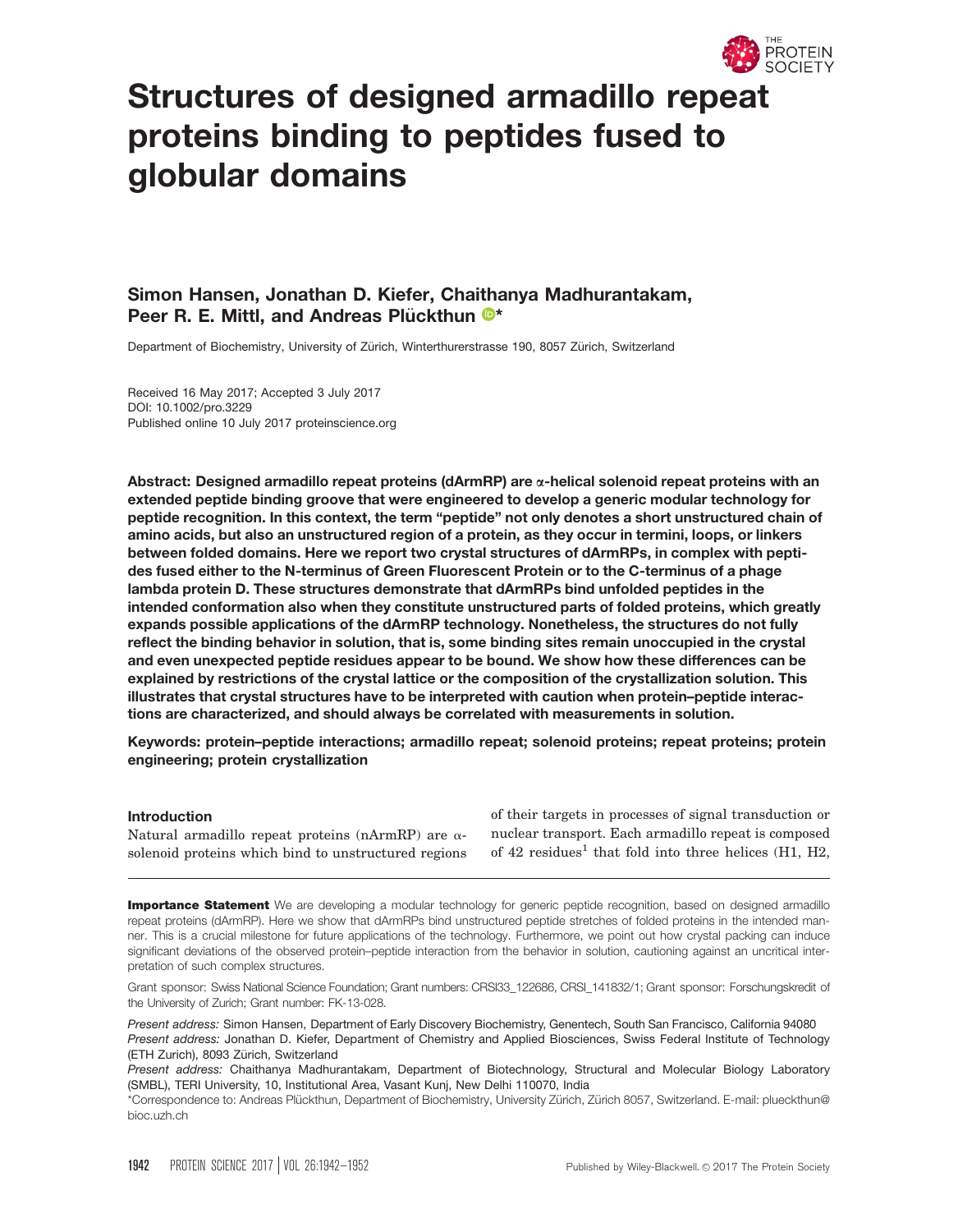and H3) in a triangular arrangement. The stacked repeats, capped at both termini with special repeats to protect the hydrophobic core from solvent exposure, build up a continuous superhelical domain with an extended peptide-binding groove defined by the adjacent H3 helices. $2-5$  These proteins possess an intrinsically conserved modular binding mode towards peptides. Upon complex formation, the peptide and the nArmRP form a complex where the N- to C-terminal directions of peptide and protein are antiparallel. Peptides are bound in an extended conformation, and the peptide main chain of every second residue is fixed in a  $\beta$ -strand conformation by two hydrogen bonds with conserved asparagine residues  $(N^{37},)$  superscripted numbers refer to positions within one repeat) on the H3 helices. The specificity for the peptide sequence is mediated by contacts to the peptide side chains, and modularity is ensured, since each repeat binds two residues of the peptide.  $3,6-10$ 

Designed armadillo repeat proteins (dArmRP) were engineered based on natural armadillo repeat proteins (nArmRP) by consensus design and computational optimization of the hydrophobic core, $^{11}$ molecular dynamics simulations to further improve thermodynamic stability, $12$  and rational engineering of the N-terminal capping repeat based on crystal structures.<sup>13</sup> The final construct, called  $Y_{III}M_{x}A_{II}$ (the roman numbers indicate the design cycle of the caps, x stands for the number of internal repeats), is monomeric, has high expression yields in E. coli, improved biophysical stabilities compared to nArmRP, and adopts the expected solenoid fold.<sup>13</sup> An overview of all engineering steps is given in Ref. 14.

Our goal is to develop a generic detection technology based on dArmRP for any unstructured peptide sequence, especially in the context of unstructured regions of folded proteins. Such a technology would significantly speed up the process of creating affinity reagents against linear epitopes as signature sequences of given proteins. dArmRPs are especially suited as a scaffold for such a technology since they are formed by several repeats that stack on one another, allowing facile modification of the length of the binding groove by introduction or omission of repeats. Furthermore, they adopt more uniform super-helical curvatures than the more irregular nArmRP, which thus allows binding of longer peptide stretches.<sup>13-16</sup>

Previously, we described the first structure and detailed characterization of the high-affinity interaction between  $Y_{III}M_{x}A_{II}$  and peptides made of alternating lysine and arginine residues  $((KR)_n)$ . This study showed that our design exhibited the expected characteristics of a modular peptide binder. The binding affinity was modulated by changing the length of the interaction partners and a first  $Y_{III}M_5A_{II}:(KR)_5$  complex structure (between dArmRP and a synthetic peptide, PDB ID: 5AEI) revealed almost the same interactions in each dipeptide:protein-repeat unit. The regularity was

disturbed only by a crystal contact between symmetryrelated peptides.16

Here we present structural evidence that dArmRP cannot only interact with synthetic peptides but also with unstructured regions of folded protein domains in a very similar manner. Two highresolution structures are presented, one of  $Y_{III}M_5A_{II}$ interacting with a N-terminal fusion of  $(KR)_4$  to superfolder Green Fluorescent Protein  $((KR)_{4-}$ sfGFP $)^{17}$  and of  $Y_{III}M_{6}^{\circ}A_{II}$  bound to  $(KR)_{5}$  that was C-terminally fused to a phage lambda protein D domain  $(pD_{(KR)_5)}$ <sup>18,19</sup> We analyze the structures with a focus on the dArmRP–peptide interaction and show how the protein fusions and crystallization conditions influence the observed binding mode and how it differs from binding in solution.

# Results

# Binding stoichiometry determination by SEC-MALS

To determine the stoichiometry of dArmRP and peptide fusions in solution we performed size exclusion chromatography experiments with a multi-angle light scattering detector (SEC-MALS). dArmRPs and 1:1 mixtures of dArmRPs and either  $pD_{K}(KR)_{5}$  or  $(KR)_{4-}$ sfGFP were injected at 1 mg mL<sup>-1</sup>. All samples eluted as single peaks and the calculated molecular masses corresponded very closely to the theoretical molecular weights of monomeric proteins or 1:1 complexes. Therefore, we concluded that the 1:1 complexes are the predominant species in solution [Fig. 1(A), Table I].

Many dArmRP structures contain dimers of dArmRPs in the crystal that are crosslinked by  $Ca^{2+}$ ions binding to carboxylate groups on different molecules, and thereby interact with each repeat in a zipper-like fashion.<sup>20</sup> This motif is also found in the  $Y_{III}M_{6}^{*}A_{II}$ :pD\_(KR)<sub>5</sub> structure (see below). We conducted SEC-MALS measurements to elucidate whether these dimers are also observed in solution.  $Y_{\text{III}}M_5A_{\text{II}}$  (1 mg mL<sup>-1</sup>) was injected once with Tris buffered saline (TBS), and once with TBS that was supplemented with  $200$  mM CaCl<sub>2</sub> as running buffer. These measurements resulted in identical molecular weights that suggest monomeric proteins, but a significant increase of elution volumes was observed, suggesting either a strongly compacted structure or a  $Ca^{2+}$ -induced interaction with the column material. A similar shift was observed with bovine serum albumin as a control protein in the same running buffers. Hence, we conclude that  $Ca^{2+}$ ions do not influence the oligomerization state of dArmRP in solution. However, the buffer composition most likely influences column interactions, which results in increased elution volumes [Fig. 1(B), Table I].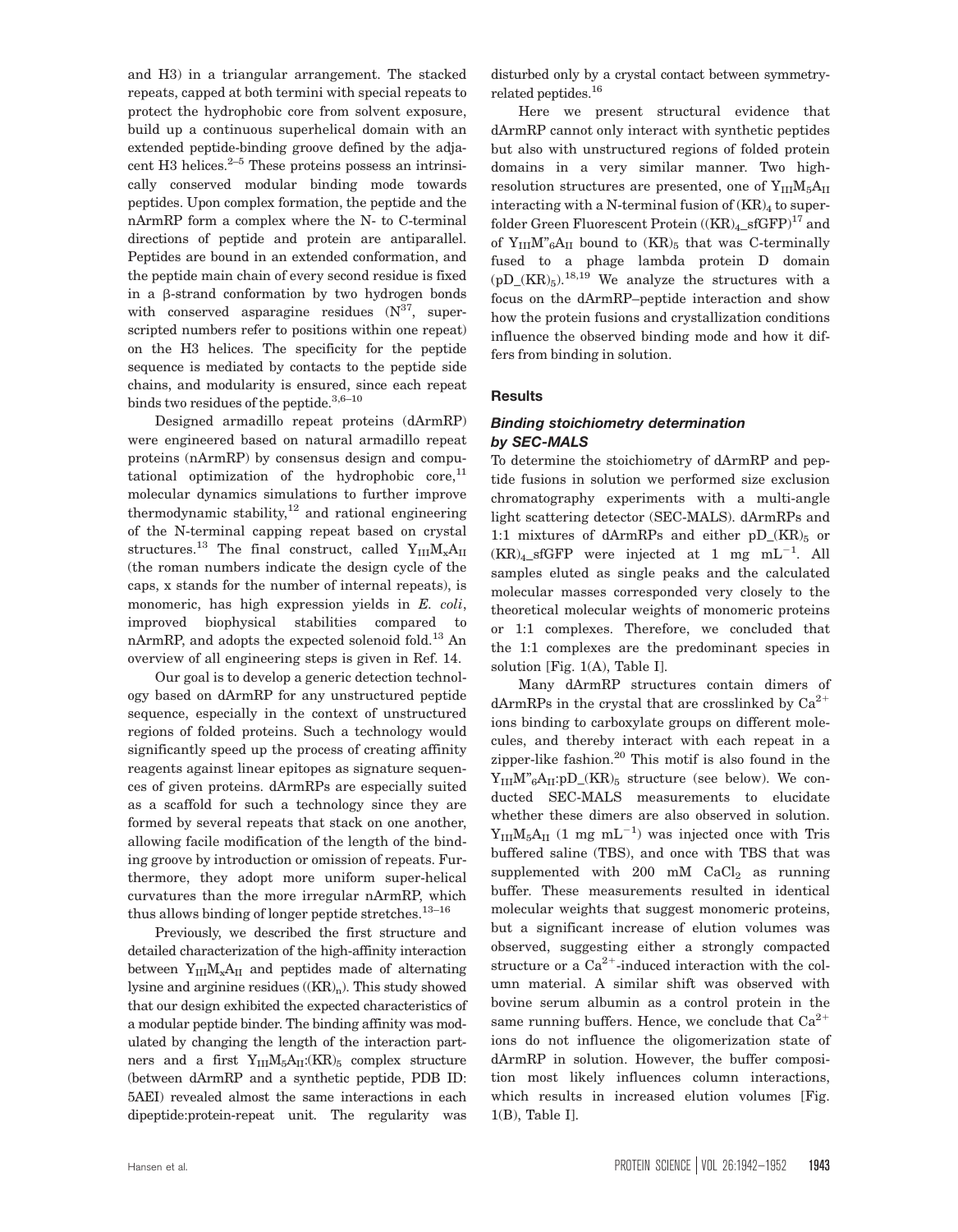

Figure 1. Size exclusion chromatography multi-angle light scattering (SEC-MALS) and fluorescence anisotropy (FA) experiments. (A) Mixtures of dArmRP and pD or sfGFP peptide fusions and dArmRPs alone were analyzed on a SEC-MALS instrument, chromatograms are shown as lines, MALS data as dots, extracted molecular weights are given in Table I. (B) dArmRP and bovine serum albumin (BSA) were analyzed by SEC-MALS in different buffers (TBS or TBS with CaCl<sub>2</sub>). Presentation as in (A), extracted molecular weights are given in Table I. (C) Examples of fluorescence anisotropy (FA) measurements (symbols) for different combinations of dArmRP and peptide-sfGFP fusions with fits (lines). Extracted  $K_D$  values are given in Table II.

# Affinity of M"-type internal repeats to  $(KR)<sub>n</sub>$ peptides

Up to now, many dissociation constants  $(K_D)$  have been determined for dArmRPs containing M-type repeats.<sup>16</sup> Here we are investigating proteins with M"-type repeats, which differ from M-type repeats by carrying two point mutations: mutation  $S^{36}G$  (superscripted numbers indicate positions within an internal repeat as shown in Fig. 2) provides more space to  $N^{37}$  to optimally bind peptide backbones, and mutation A34T was introduced to exert a stronger twist of the superhelix.<sup>15</sup> The  $K_{\text{D}}$  values between  $Y_{\text{III}}M_{\text{X}}^{\text{v}}A_{\text{II}}$ and  $(KR)_{n}$ sfGFP fusions were determined by fluorescence anisotropy [FA, Fig. 1(C)], and the mean  $K<sub>D</sub>$ s of at least three independent assays are reported in Table II. As already observed for  $Y_{III}M_{x}A_{II}$ , affinities for  $Y_{III}M''_{x}A_{II}$  also increase for longer  $(KR)_{n}$  peptides or for proteins with more internal repeats. A comparison of identical dArmRP:peptide combinations (same length of  $(KR)$ <sub>n</sub> peptide and same number of internal protein repeats) reveals that affinities of M"-type internal repeats are lower by a factor of two to five, compared to the M-type repeat [Fig. 1(C), Table II].

# Structure of  $Y_{III}M''_{6}A_{II}$ :pD\_(KR)<sub>5</sub>

The structure of the complex  $Y_{III}M''_{6}A_{II}:pD_{K}(KR)_{5}$  was determined at 2.3-Å resolution, which is surprisingly good, considering a solvent content of 70.2%. Crystallization condition, data processing and refinement statistics are given in Table III. The asymmetric unit (AU) consists of eight dArmRP and four pD-domains fused to  $(KR)_5$ . The eight dArmRP chains form four dimers (chains A and C, E and I, G and J, K and L) linked via  $Ca^{2+}$  ions that are complexed in the loops between helices H2 and H3 of two dArmRP, as described previously.<sup>15,20</sup> As detailed above, these dimers are not formed in solution. In the crystal, dArmRP-dimers are bridged by pD-domains. This arrangement is extended to neighboring AUs to form

|  |  |  |  |  |  |  | Table I. Molecular Weights (MW) Extracted From SEC-MALS Experiments |
|--|--|--|--|--|--|--|---------------------------------------------------------------------|
|--|--|--|--|--|--|--|---------------------------------------------------------------------|

| Samples                                                                   | Retention<br>volume (mL) | Measured<br>MW(kDa) | Calculated<br>MW(kDa) | Ratio <sup>a</sup> |
|---------------------------------------------------------------------------|--------------------------|---------------------|-----------------------|--------------------|
| $Y_{III}M_5A_{II}^{\ b}$                                                  | 15.91                    | 28.6                | 30.0                  | 0.95               |
| $Y_{III}M^{\prime\prime}{}_{6}A_{II}{}^{b}$                               | 15.78                    | 34.1                | 34.3                  | 0.99               |
| $Y_{III}M_5A_{II}$ & $(KR)_{4-}sfGFP^b$                                   | 14.92                    | 56.8                | 58.9                  | 0.96               |
| $Y_{III}M_5A_{II}$ & pD_(KR) <sub>5</sub> <sup>b</sup>                    | 15.65                    | 38.4                | 41.5                  | 0.93               |
| $Y_{III}M_{6}A_{II}$ & $(KR)_{5}$ sfGFP <sup>b</sup>                      | 14.78                    | 62.0                | 63.5                  | 0.98               |
| $Y_{III}M^{\prime\prime}{}_{6}A_{II}$ & pD_(KR) <sub>5</sub> <sup>b</sup> | 15.62                    | 41.8                | 45.8                  | 0.91               |
| $Y_{III}M_5A_{II}^{\phantom{II}c}$                                        | 16.10                    | 27.7                | 30.0                  | 0.92               |
| $Y_{III}M_5A_{II}$ & $Ca^{2+}$ <sup>d</sup>                               | 16.58                    | 27.8                | 30.0                  | 0.93               |
| Bovine serum albumin <sup>c,e</sup>                                       | 14.79                    | 66.5                | 66.5                  | 1.00               |
| Bovine serum albumin & $Ca^{2+ d,e}$                                      | 15.10                    | 66.7                | 66.5                  | 1.00               |

 $^{\rm a}$  Ratio = (measured MW)/(calculated MW).  $^{\rm b}$  Measured in PBS.

<sup>c</sup> Measured in TBS.

<sup>d</sup> Measured in TBS with 200 mM CaCl<sub>2</sub>.<br>
<sup>e</sup> Data for the major elution peak.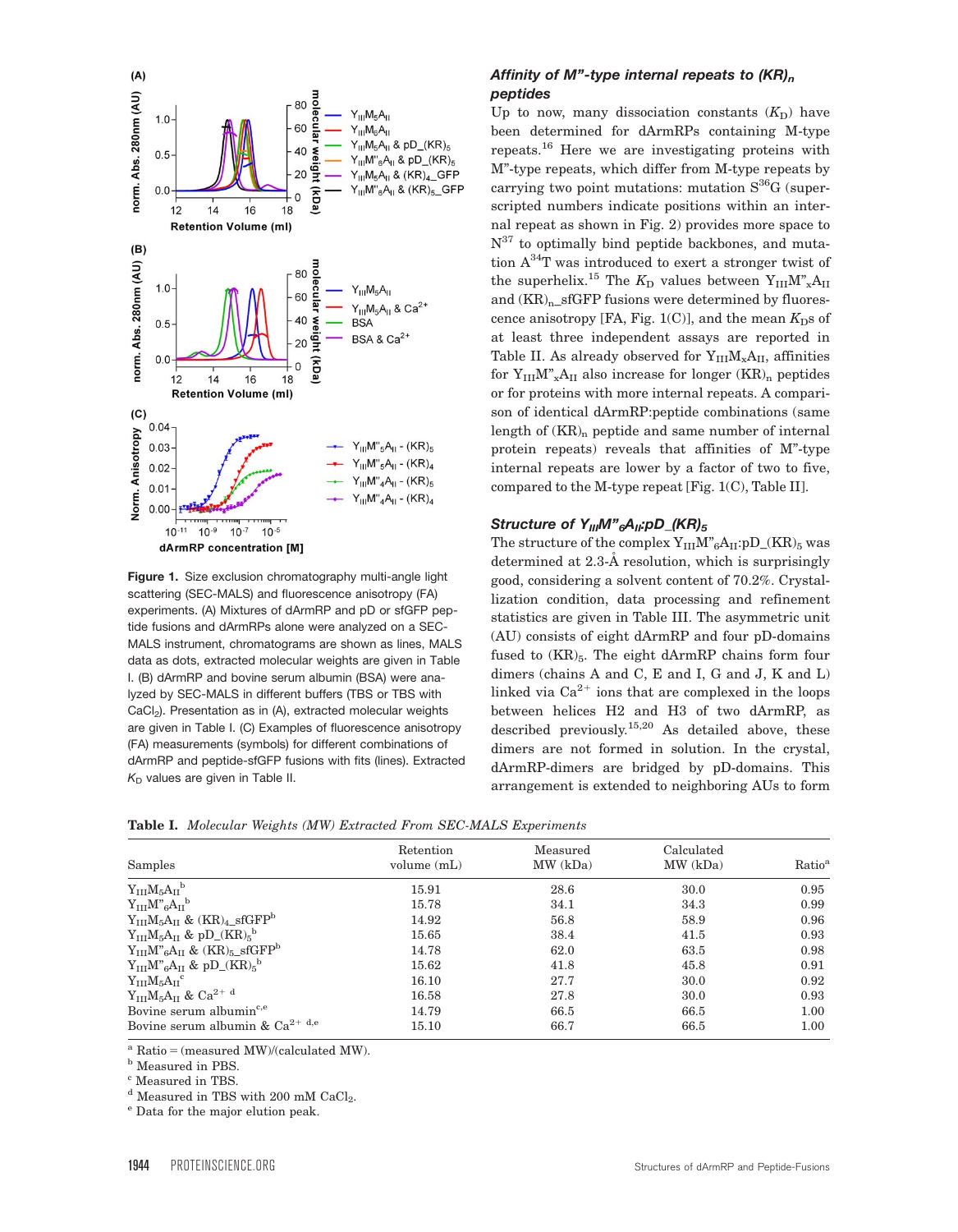| helices                  |                                                                                                                                          |  | helix H1 |  |  |    |                                                                   |  | helix H <sub>2</sub> |  |    |  |  |  |  |    | helix H <sub>3</sub> |  |  |  |    |  |
|--------------------------|------------------------------------------------------------------------------------------------------------------------------------------|--|----------|--|--|----|-------------------------------------------------------------------|--|----------------------|--|----|--|--|--|--|----|----------------------|--|--|--|----|--|
| internal repeat position |                                                                                                                                          |  |          |  |  | 10 |                                                                   |  |                      |  | 20 |  |  |  |  | 30 |                      |  |  |  | 40 |  |
| N-Cap                    | Y <sub>III</sub> :                                                                                                                       |  |          |  |  |    | G S E L P Q M V Q Q L N S P D Q Q E L Q S A L R K L S Q I A S G G |  |                      |  |    |  |  |  |  |    |                      |  |  |  |    |  |
| internal repeats         | M: NEQIQAVIDAGALPALVQLLSSPNEQILQEALWALSNIASGG<br>M": N E Q I Q A V I D A G A L P A L V Q L L S S P N E Q I L Q E A L W T L G N I A S G G |  |          |  |  |    |                                                                   |  |                      |  |    |  |  |  |  |    |                      |  |  |  |    |  |
| C-cap                    | A <sub>II</sub> : N E Q K Q A V K E A G A L E K L E Q L Q S H E N E K I Q K E A Q E A L E K L Q S H                                      |  |          |  |  |    |                                                                   |  |                      |  |    |  |  |  |  |    |                      |  |  |  |    |  |

Figure 2. Sequence alignment of dArmRP. Differences in sequences between M and M" internal repeats are highlighted in red. The positions of the three helices that form an armadillo repeat are schematically shown as boxes on top.

long rods of dArmRP and pD-domains [Fig. 3(A)]. The distribution of pD-peptide fusions among dArmRP dimers is complex. In the crystal, there are two dArmRP dimers where only one dArmRP interacts with a pD-peptide fusion (chain E of dimer EI binds pD-peptide fusion F and chain G of dimer GJ binds pD-peptide fusion H), while the AC dimer binds two pD-peptide fusions simultaneously (chains AC and BD) and the KL dimer does not bind any pD-peptide fusion at all [Fig. 3(A)]. All dArmRP/pD-peptide fusion interactions are observed among molecules in the AU and there are no isolated pD-peptide fusions that could bind to symmetry-related dArmRPs. Whether a  $(KR)_5$  peptide is bound or not by the dArmRP depends on the crystal contacts between the dArmRP and the folded portion of the pD-fusion: dArmRPs that interact with a peptide are involved in only few crystal contacts of the N- or C-terminal capping repeat, whereas non-interacting dArmRPs mediate crystal contacts also via the binding surface of internal repeats five and six to the folded pD-domain. To compare the overall dArmRP structures  $C\alpha$  atoms were superimposed and RMSD values were calculated. Superimposing all dArmRP chains on each other results in a mean RMSD value  $\pm$  SD of 0.43  $\pm$  0.17 Å (with a maximal RMSD of  $0.71 \text{\AA}$  of chain G vs. chain J), demonstrating that all dArmRP have very similar structures.

The four  $Y_{III}M''_{6}A_{II}$ :pD\_(KR)<sub>5</sub> complexes within the AU can be divided into two groups (AB, EF and CD, GH, named after the chain IDs) that differ by the relative orientation of the pD-domain to the dArmRP [Fig. 3(B)]. Superposition of all complexes on  $Y_{III}M_5A_{II}:(KR)_5$ , the complex structure with the

Table II.  $K_{D}$ s of dArmRPs Interacting With Different Peptides

|                                                                                                                                                                               | $K_D \pm$ S.D. (nM)                                                           |                                                                       |                                                     |                                               |  |  |  |  |  |
|-------------------------------------------------------------------------------------------------------------------------------------------------------------------------------|-------------------------------------------------------------------------------|-----------------------------------------------------------------------|-----------------------------------------------------|-----------------------------------------------|--|--|--|--|--|
|                                                                                                                                                                               | $(KR)_{4}$                                                                    | $(KR)_{5}$                                                            | $(KK)_{4}$                                          | $(RR)_{4}$                                    |  |  |  |  |  |
| $Y_{\text{III}}M^{\prime\prime}{}_{4}\text{A}_{\text{II}}$<br>$Y_{III}M_{5}^{\prime\prime}A_{II}$<br>$Y_{\text{III}}M_{4}A_{\text{II}}$<br>$Y_{\text{III}}M_{5}A_{\text{II}}$ | $670 \pm 150$<br>$38 \pm 4.6$<br>$265 \pm 23^{\rm a}$<br>$18 \pm 3.5^{\rm a}$ | $63 \pm 14$<br>$5.4 \pm 0.2$<br>$36 \pm 1.2^{\rm a}$<br>$1.1 + 0.8^a$ | n.d.<br>n.d.<br>$14,200 \pm 3000$<br>$1400 \pm 150$ | n.d.<br>n.d.<br>$28 \pm 3.3$<br>$2.0 \pm 0.3$ |  |  |  |  |  |

n.d.: not determined.

 $^{\rm a}$  Data from Hansen  $et$   $al.,$   $2016. ^{16}$ 

unfused peptide, shows that the peptide is less regularly bound in  $Y_{III}M''_{6}A_{II}$ :pD\_(KR)<sub>5</sub>. Furthermore, the four  $Y_{III}M_{6}^{*}A_{II}$ :pD\_(KR)<sub>5</sub> complexes from the AU are not identical as they exhibit different positions of the pD-domain relative to the dArmRP, which puts strain on the peptide and thereby influences peptide binding. The orientation in complexes CD and GH is better suited for the peptide to bind to the binding groove. In complexes AB and EF, the C-terminus of the pD-domain to which  $(KR)_5$  is fused is positioned further away from the binding groove than in complexes CD and GH; as a consequence, not the entire peptide is bound in AB and EF [Fig. 3(C)]. Therefore, only two and three (complex EF and AB, respectively) out of ten possible conserved bidentate hydrogen bonds between  $N^{37}$ and the peptide backbone are formed (distance cutoff:  $3.6$  Å). In complexes CD and GH, the positioning of the  $(KR)$ <sub>5</sub> peptide is closer to the binding groove, but also here only five out of the ten possible hydrogen bonds between  $N^{37}$  and peptide backbone are formed (distance cut-off:  $3.6$  Å). This result shows that in all complexes strain is applied to the peptide by the pD-fusion, which has to fit into the crystal lattice. Analysis of the binding interface between  $(KR)_5$  and  $Y_{III}M^{\prime\prime}{}_{6}A_{II}$  in complex CD, which is most similar to the unfused peptide complex  $Y_{III}$ .  $M_5A_{II}$ :(KR)<sub>5</sub>, shows that the peptide and the dArmRP form an antiparallel complex (N- to C-terminal directions run opposite to each other for peptide and dArmRP) and the expected residues ( $E^{30}$ ,  $W^{33}$ ,  $N^{37}$ , and  $S^{40}$ ) of  $Y_{III}M^{\nu}{}_{6}A_{II}$  are involved in binding [Fig. 3(D), top]. For complex EF [Fig. 3(D), bottom], which deviates the most from  $Y_{III}M_5A_{II}:(KR)_5$ , antiparallel binding is also established, but as mentioned above, only few  $N^{37}$ s are involved in binding, and especially some lysine side chains point away from the binding surface. In all complexes, the first (KR) dipeptide, closest to pD, interacts mainly with residues of dArmRP internal repeats four and five. This means that dArmRP internal repeat six does not contribute to binding at all and consequently the C-terminal  $(KR)$  dipeptide of  $(KR)_5$  is overhanging towards the N-cap of the dArmRP, and thus not resolved in the electron density.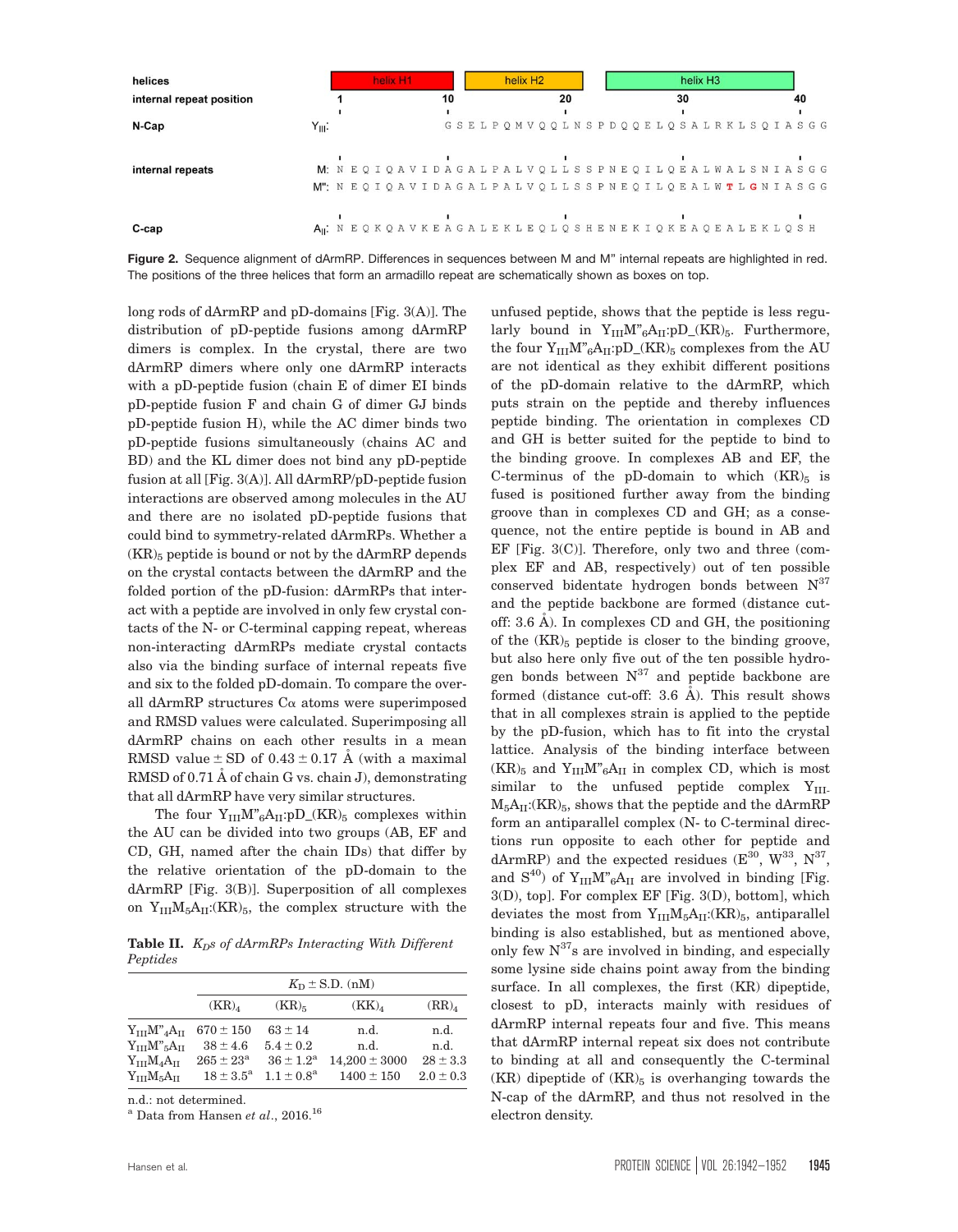|  | <b>Table III.</b> Crystallization Conditions, Data Collection, and Refinement Statistics |  |  |  |  |  |  |
|--|------------------------------------------------------------------------------------------|--|--|--|--|--|--|
|--|------------------------------------------------------------------------------------------|--|--|--|--|--|--|

| Complex<br>PDB-ID                 | $Y_{III}M''_{6}A_{II}$ :pD_(KR) <sub>5</sub><br>5MFD | $Y_{III}M_5A_{II}$ : $(KR)_{4}$ _sfGFP<br>5MFC |
|-----------------------------------|------------------------------------------------------|------------------------------------------------|
| <b>Crystallization condition</b>  | 28.0% v/v PEG 400                                    | 8% w/v PEG 4000                                |
|                                   | $0.2$ M CaCl <sub>2</sub>                            | 0.1 M Na Acetate pH 4.6                        |
|                                   | 0.1 M Na HEPES pH 7.5                                |                                                |
| Data collection                   |                                                      |                                                |
| Resolution range $(A)$            | $49.12 - 2.30$                                       | $40.56 - 2.40$                                 |
| Space group                       | $P_6$ <sub>3</sub>                                   | $C_2 2_1$                                      |
| Unit cell parameters              |                                                      |                                                |
| $a, b, c$ (A)                     | 194.66, 194.66, 241.74                               | 81.11, 124.24, 245.33                          |
| $\alpha$ , $\beta$ , $\gamma$ (°) | 90, 90, 120                                          | 90, 90, 90                                     |
| Unique reflections                | 229078                                               | 47804                                          |
| Multiplicity                      | 10.4(10.2)                                           | 12.4(12.8)                                     |
| Completeness                      | 99.9 (99.7)                                          | 97.9 (98.2)                                    |
| $R_{\rm merge}$                   | 0.175(5.11)                                          | 0.128(4.59)                                    |
| $I/\sigma(I)$                     | 11.02(0.61)                                          | 15.17(0.58)                                    |
| CC(1/2)                           | 0.999(0.345)                                         | 0.999(0.174)                                   |
| Wilson B-factor $(\AA^2)$         | 60.92                                                | 72.39                                          |
| Refinement                        |                                                      |                                                |
| $R_{\rm work}$                    | 0.190                                                | 0.218                                          |
| $R_{\rm free}$                    | 0.214                                                | 0.24                                           |
| RMSD of bond lengths $(A)$        | 0.009                                                | 0.01                                           |
| RMSD of bond angles (°)           | 1.11                                                 | 1.25                                           |
| Average B-factor $(\AA^2)$        | 76.08                                                | 99.2                                           |
| Ramachandran plot (%)             |                                                      |                                                |
| Favored                           | 98.96                                                | 98.45                                          |
| Allowed                           | 0.91                                                 | 1.55                                           |
| Outliers                          | 0.13                                                 | $\mathbf{0}$                                   |
| Nonhydrogen atoms                 |                                                      |                                                |
| Protein                           | 22206                                                | 8037                                           |
| Ligands                           | 49                                                   | $\overline{4}$                                 |
| Waters                            | 485                                                  | 78                                             |

Statistics for highest resolution shell in parentheses.

# Structure of Y<sub>III</sub>M<sub>5</sub>A<sub>II</sub>:(KR)<sub>4\_</sub>sfGFP

The complex structure between  $Y_{III}M_5A_{II}$  and  $(KR)_{4-}$ sfGFP was determined at 2.4 Å resolution. Crystallization condition, data collection and refinement statistics are reported in Table III. The AU contains two 1:1 complexes [Fig.  $4(A)$ ]. To avoid negative residue numbers in the peptide that was fused Nterminally to sfGFP but still stay close to the common numbering convention of GFP (the chromophore is formed from residues 64–66) we added 1000 to all residues of  $(KR)_{4-}$ sfGFP. The  $(KR)_{4}$  peptide is bound by  $Y_{III}M_5A_{II}$  via its designated binding groove in the expected antiparallel orientation [Fig. 4(B)]. Compared to the complex  $Y_{III}M_5A_{II}:(KR)_5$ , the binding in  $Y_{III}M_5A_{II}:(KR)_{4-}sfGFP$  is less regular [Fig. 4(C)]. Most importantly, it is not exclusively the  $(KR)_4$  peptide which is bound by  $Y_{III}M_5A_{II}$ , but the linker between  $(KR)<sub>4</sub>$  and sfGFP also participates in binding (residues Glu997-Gly998-Lys999-Leu1000). In complex AB, Leu1000 (the last residue of the linker) is bound on both its NH and CO group with the typical bidentate hydrogen bonds to  $N^{37}$  (in this case Asn79), and the Leu side chain is involved in hydrophobic interactions with  $W^{33}$ . Lys999 forms a hydrogen bond with  $S^{40}$ . Hence, for these two residues the interaction is similar to the interaction of (KR) dipeptides in

 $Y_{III}M_5A_{II}:(KR)_5$  when Leu1000 takes the place of the arginine. Binding of the preceding peptide residues deviates more from  $Y_{III}M_5A_{II}$ :(KR)<sub>5</sub>, even though they constitute KR pairs, since the two linker residues, Gly998 and Glu997, also have to be accommodated. This is achieved by a sharp kink of the peptide backbone at this position. Gly998 interacts with  $N^{37}$ (Asn121), while Glu997 occupies the arginine binding pocket formed by Trp117 and Trp159. This is at first surprising, considering the opposite charges of Glu997 and arginine, but crystals were obtained at a pH value of 4.6. Hence, Glu997 can be regarded as protonated and Glu156 (labeled as  $E^{30}$  in the figure), which usually forms a salt bridge with an arginine, flips its side chain away from the pocket [Fig. 4(D)]. Because Glu997 occupies an arginine binding pocket, the neighboring Arg996 occupies the lysine binding pocket. This behavior is seen for all residues towards the N-terminus, meaning that all lysines bind in the arginine pockets and vice versa [Fig. 4(D)].

The peptide adopts the expected backbone binding mode forming bidentate main chain interactions with N37. Only the H-bonds between Asn247 and LysK991 are stretched (3.8 Å for Asn247-OD...Lys991-N and 3.6  $\AA$  for Asn247-ND...Lys991-O). Because of the register shift, the  $N^{37}$  hydrogen bonds fix the backbone of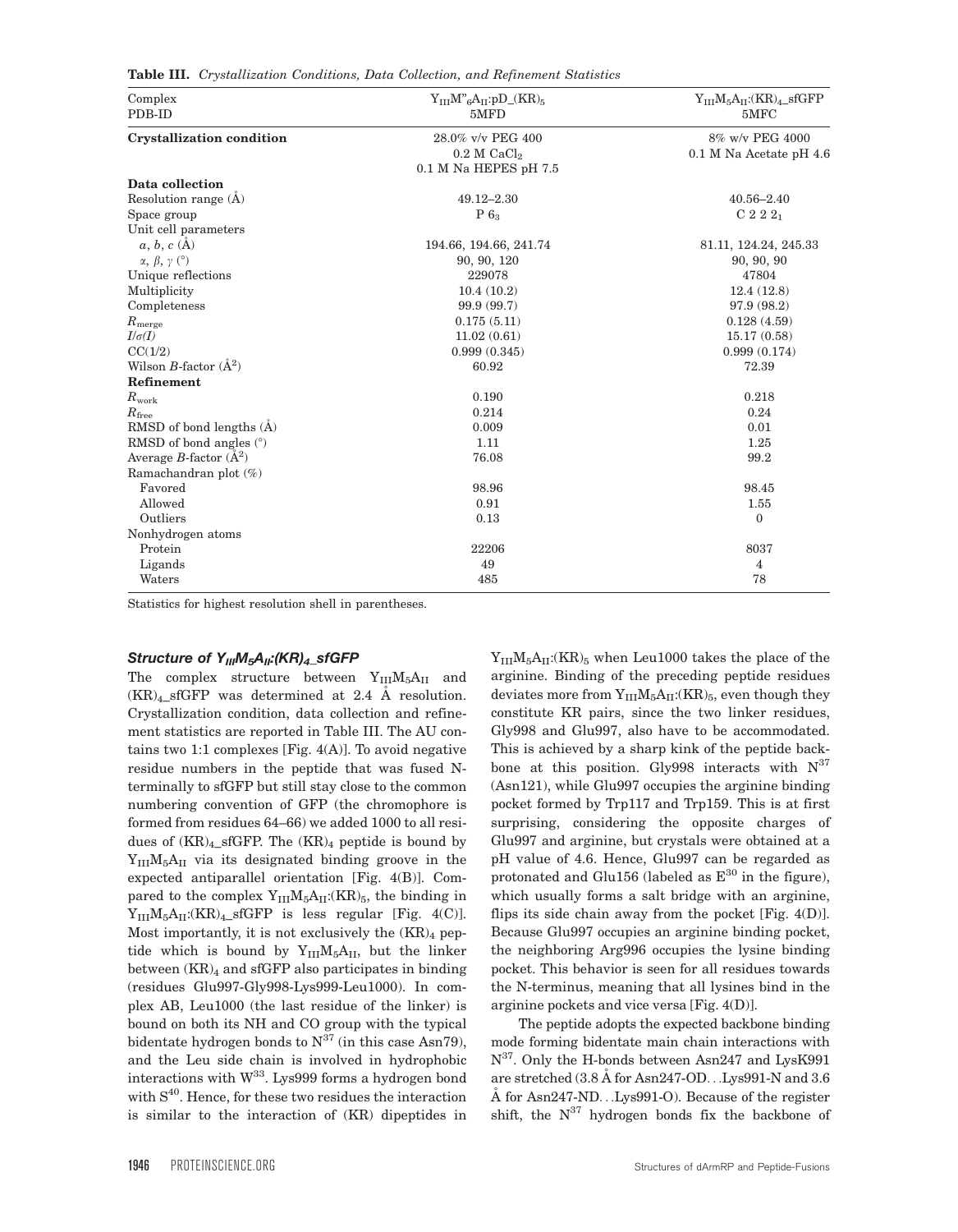

Figure 3. Analysis of the Y<sub>III</sub>M"<sub>6</sub>A<sub>II</sub>:pD\_(KR)<sub>5</sub> structure. (A) Overview of the asymmetric unit (AU), dArmRP are shown in green and grey, pD-domains in cyan, molecules from symmetry-related AUs in beige. Crystal contacts (<4 Å) between dArmRP and pD-domains (excluding contacts of the  $(KR)_{5}$ -peptide) in red. Chain IDs are given in the respective colors, # indicates symmetry-related chains. Chain labels of dArmRP:peptide complexes are connected by broken ovals. (B) Superposition of the four complexes between dArmRP and pD\_(KR)<sub>5</sub> viewed from two angles. N- and C-termini of both proteins are indicated on the left. The four complexes are shown in different colors (AB: red, CD: blue, EF: pink, GH: light blue). (C) Superposition of the four  $Y_{III}M_5A_{II}$ :(KR)<sub>5</sub> complexes. The dArmRP is shown as a grey surface, the unfused peptide of  $Y_{III}M_5A_{II}$ :(KR)<sub>5</sub> in green, all other peptides in the same color as in (B), the pD-domain is omitted for clarity. (D) Complexes CD (top) and EF (bottom): dArmRP as grey surface, the pD-domain as cartoon and the peptide colored according to distance from dArmRP (red:  $<$  3.6 Å, orange:  $<$  5 A, yellow: remaining atoms of residues with a contact  $<$  5 A, pink: > 5 A).

lysines (binding to its NH and CO) and not the backbone of arginines, as seen previously in the  $Y_{III}M_5A_{II}:(KR)_{5}$ structure. Side chains of Lys995 and Lys993 interact with  $W^{33}$  but not with  $E^{30}$ . Side chains of Arg996, Arg994, and Arg992 interact with  $S^{40}$  and, in some cases, also with  $N^1$ . Because a substantial part of the binding groove is occupied by the linker, the N-terminus of  $(KR)_4$  is pointing toward the C-terminus of the dArmRP [Fig. 4(D)].

Complex CD is similar to complex AB with essentially the same interactions. However, the whole ArmRP is shifted relative to the peptide by one repeat toward the peptide C-terminus. This means that in complex AB internal repeats one to five interact with the peptide, whereas in the case of complex CD, internal repeats two to five bind the peptide, one repeat less than in complex CD [Fig. 4(B)]. Hence, a larger portion of the peptide is overhanging at the Cterminus of the dArmRP in complex CD, compared to complex AB, and the first residue K989 is not resolved in the electron density map. The observation of a shift by one repeat relative to the peptide is not unexpected, since the internal repeats all have exactly the same sequence and are capable of interacting in the same way. However, two different registers have not been observed within the same X-ray structure before.

# Affinities of  $(RR)_4$  and  $(KK)_4$  peptides

In the structure of  $Y_{III}M_5A_{II}$ :(KR)<sub>4</sub>\_sfGFP the lysine/ arginine recognition of the peptides is flipped; arginines bind to lysine pockets whereas lysines bind to arginine pockets. To estimate the effect of this flipping,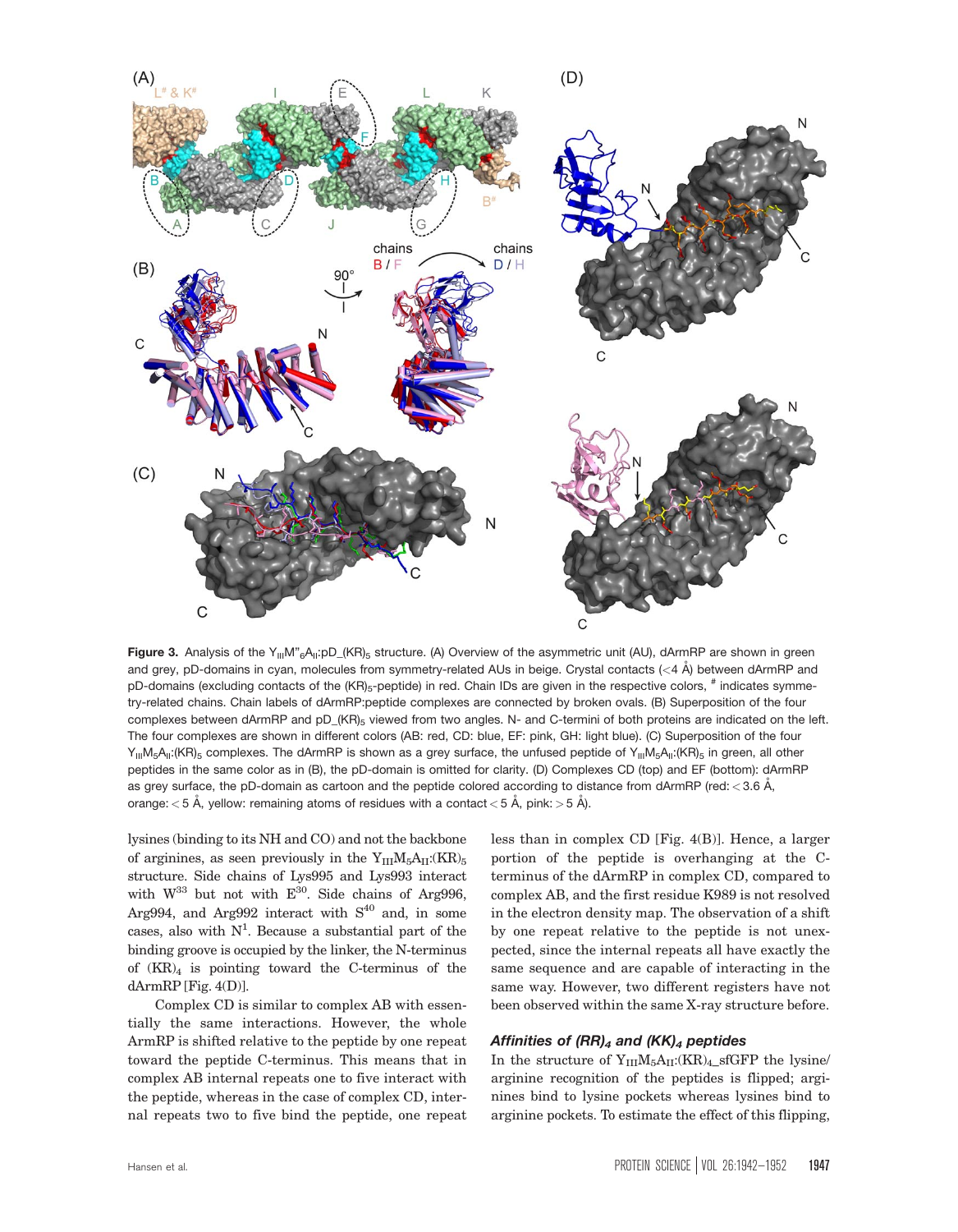

Figure 4. Analysis of the Y<sub>III</sub>M<sub>5</sub>A<sub>II</sub>:(KR)<sub>4</sub>\_sfGFP structure. (A) Overview of the asymmetric unit (AU). All protein chains are labeled in the respective color with protein type and chain ID. (B) Superposition of the two complexes reveals a register shift between dArmRP A and dArmRP C. N- and C-termini are indicated. (C) Superposition of experimental complexes with complex of the unfused peptide, Y<sub>III</sub>M<sub>5</sub>A<sub>II</sub>:(KR)<sub>5</sub> (PDB-ID: [5AEI](info:x-wiley/pdb/5AEI)). Y<sub>III</sub>M<sub>5</sub>A<sub>II</sub> is shown as transparent surface and unfused (KR)<sub>5</sub> peptide in green, complex AB in blue and red, and complex CD in light blue and orange. (E) Detailed view of the peptide:dArmRP interaction in complex AB. The peptide is colored green for the  $(KR)_4$  portion and magenta for the linker between  $(KR)_4$  and sfGFP, sfGFP is omitted. dArmRP is shown as cartoon with side chains of interacting residues highlighted as cyan sticks. Hydrogen bonds are shown in orange. All peptide residues are labeled in the respective color. Highlighted dArmRP residues are labeled according to numbering within one armadillo repeat.

affinities of  $(RR)_4$  and  $(KK)_4$  peptides with  $Y_{III}M_4A_{II}$ and  $Y_{III}M_5A_{II}$  were determined. This ensures that all pockets are occupied by the same residues, either lysine or arginine, and the comparison with the affinities of  $(KR)_4$  peptides allows to quantify the effect of either residue bound in the opposite pocket.  $(RR)_4$  is bound more tightly by both dArmRP than  $(KR)_4$  while the affinity of  $(KK)_4$  is much weaker than  $(KR)_4$  (Table II). Hence, arginines bind better than lysines in both

pockets. A flipped peptide where arginines take the usual place of lysines and vice versa will still possess a reasonable affinity, probably in between the affinities of  $(KR)_n$  and  $(KK)_n$  peptides.

#### **Discussion**

Here we present structural evidence that dArmRPs are able to bind unstructured peptide stretches connected to folded protein domains, and not just synthetic peptides.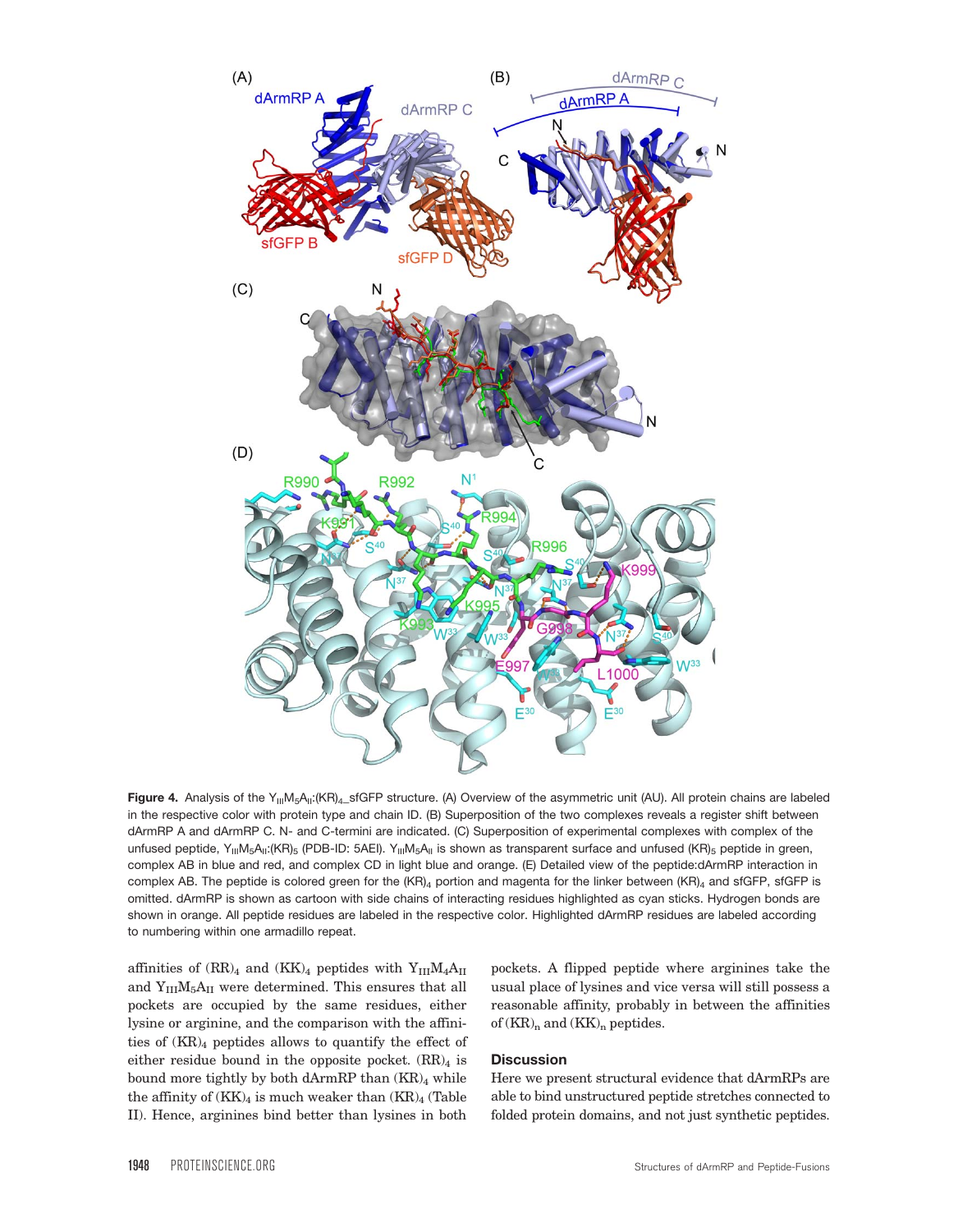The general binding mode of  $Y_{III}M_{x}A_{II}$  and  $(KR)_{n}$  was thus confirmed, meaning that the interaction is indeed mediated by the designated binding groove and the expected topology of the complex is adopted. This topology is defined by the directions of the N- and C-termini, which run in opposite directions for dArmRP and peptide (antiparallel complex). The conservation of this topology is crucial for the prediction of binding epitopes based on the primary peptide sequence and hence for the modular concept of the dArmRP technology.<sup>11</sup>

Structures obtained by X-ray crystallography are usually taken as gold standard to which all other data have to be compared. Here we have observed, however, differences between the interactions of the fused peptide with the dArmRP even within the same unit cell, emphasizing the need for a more critical evaluation of such interactions. In some cases relevant intermolecular contacts can be disfavored because of the strong forces generated when accommodating packing contacts.<sup>21</sup> The observed structure(s) are in an energy minimum accommodating these crystal packing interaction, the cognate peptide–protein interactions, and any other interaction within and between molecules.

The interaction between dArmRPs and  $(KR)$ <sub>n</sub> has been described in-depth by in-solution methods and a structure of the complex with the unfused peptide,  $Y_{III}M_5A_{II}:(KR)_5$ , has been determined that is only marginally influenced by crystal packing.<sup>16</sup> In contrast, both structures described here exhibit some striking differences from the expected behavior in solution. These differences could be attributed to dynamics of the interaction between dArmRP and peptide. However, some changes in occupancy are likely caused by the formation of the crystal lattice. Notably the  $Y_{III}M^{\prime\prime}{}_{6}A_{II}$ :pD\_(KR)<sub>5</sub> structure consists of eight dArmRPs and only four  $pD_{(KR)5}$  chains. On the atomic level the  $(KR)_5$  peptides interact with only one dArmRP chain. Hence, in the crystal we find only half of the dArmRPs occupied by a peptide, forming four 1:1 complexes and four unoccupied dArmRPs, while in solution, homogenous 1:1 complexes are observed by SEC-MALS [Fig. 1(A), Table I]. It is stunning that despite the high affinity of this interaction half of the peptide binding sites on dArmRPs remain unoccupied in the crystal structure. Probably, a crystal lattice with a homogenous distribution of 1:1 complexes could not be obtained. Also the four dArmRP molecules that form a direct interaction with  $pD_{K}(R)$ <sub>5</sub> show different arrangements of the pD domain and dArmRP relative to each other. This influences the observed peptide– dArmRP interaction; the interactions are more similar to the unfused peptide complex  $Y_{III}M_5A_{II}:(KR)_5$ when the C-terminus of  $pD_{(KR)_5}$  is positioned closer to the peptide binding groove of the dArmRP [Fig. 3(D)] and thus fewer spatial restrictions are imposed on the peptide. This shows that the crystal

lattice has a profound influence on the observed interaction in the experimental structures.

 $Y_{III}M_{6}^{n}A_{II}:pD_{K}K_{5}$  was the first structure determined of an M-type repeat in complex with a peptide. In the M-type repeat two point mutations were introduced that were thought to increase the affinity to  $(KR)$ <sub>n</sub> peptides. However, this was not achieved,  $K_d$ s are even slightly weaker compared to the M-type repeats (Table II), probably due to a less optimal binding geometry.

The structure of  $Y_{III}M_5A_{II}:(KR)_{4}$  sfGFP shows that the dArmRP also interacts with the linker between  $(KR)_4$  and sfGFP, which has the sequence EGKL. This would seem to put the specificity towards the  $(KR)$ <sub>n</sub> peptides in question. We believe, however, that this observed binding is only possible at low pH, where a protonated E997 can be accommodated in an arginine pocket. The conformation where the linker is bound has probably a reduced flexibility compared to a conformation where the linker is not stabilized by the dArmRP, and thus might benefit crystal formation. In solution, no measurable affinity was observed between  $({\rm AV})_n$  peptides that were fused with exactly the same linker sequence to sfGFP, $^{16}$  pointing to no relevant affinity of the linker region itself to  $Y_{III}M_5A_{II}$ . Two different binding registers are found within one structure. We already proposed this behavior as a possible cause for the high affinity between  $Y_{III}M_{x}A_{II}$  and  $(KR)_{n}$ , because it would increase the configurational entropy of the complexes.16

It was previously reported that in a dataset of protein–ligand complex structures around one third of the entries exhibit influences on the binding mode of ligands by crystal contacts. $22$  In the structures described here, a flexible peptide is bound, and residual binding affinity will be preserved even if it is only partially bound or flipped. Therefore, these structures might be especially susceptible to influences on their observed interaction mode. The fusion to a bulky structured domain adds to this problem because energetically it might be more valuable to accommodate this domain in the crystal lattice rather than establishing the full-length interaction of the flexible epitope. $21$  Finally, the high salt concentrations  $(Y_{III}M''_6A_{II} : pD_{K}(KR)_5)$  or low pH values  $(Y_{III}M_5A_{II}:(KR)_{4\_s}fGFP)$  of the crystallization conditions reduce the affinities of  $(KR)_n$  peptides to dArmRP.<sup>16</sup>

In summary, even though the two structures described here confirm the general binding mode of dArmRP for target peptides in the context of folded protein domains, we show how packing of crystals or crystallization conditions can elicit deviations from the behavior in solution. Hence, we want to stress that interaction studies by protein crystallization should be corroborated by suitable in-solution experiments.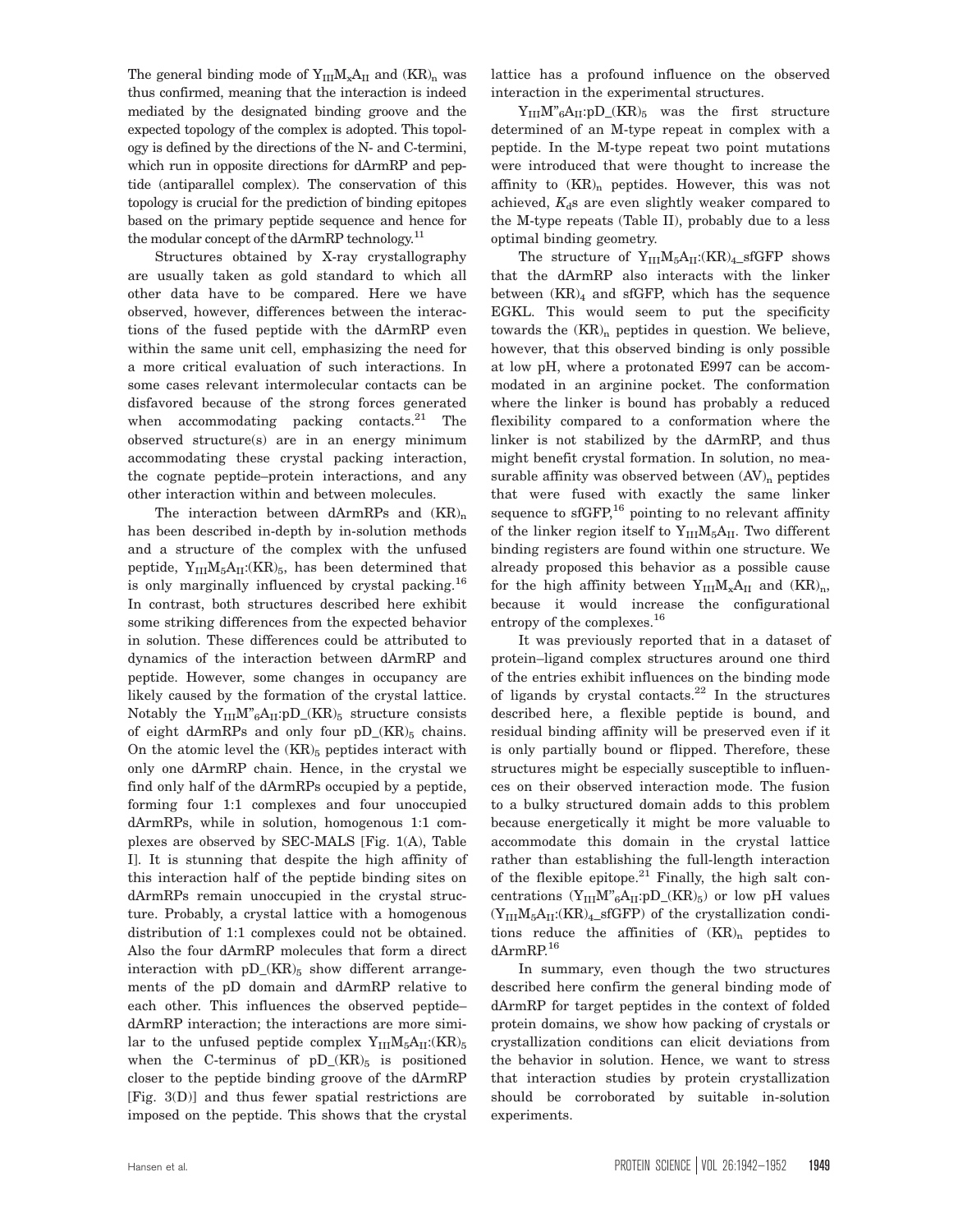#### Methods

# **Cloning**

Cloning of the dArmRP genes has been described previously.13 For SEC-MALS and crystallization, they were subcloned with BamHI and HindIII restriction enzymes (FastDigest enzymes, Fermentas) into the vector pQE30LIC\_3C, which contains a  $MRGSHis<sub>6</sub>$ -tag cleavable by 3C-protease.<sup>16</sup> For fluorescence anisotropy experiments, dArmRP genes were cloned into the expression vector pQIq containing an uncleavable N-terminal MRGSHis $_6$  tag.<sup>23</sup> Cloning of  $(KR)_{4-}$ sfGFP and pD\_(KR)<sub>5</sub> has been described previously.<sup>16</sup> For crystallization they were also subcloned into the vector pQE30LIC\_3C. Plasmids were extracted from overnight cultures of single E. coli XL1 Blue colonies grown on LB agar plates (100  $\mu$ g mL<sup>-1</sup> ampicillin as selection marker) and sequenced. E. coli XL1 Blue or E. coli BL21 (DE3) cells were retransformed with plasmids with correct sequences, and glycerol stocks (20% glycerol, stored at  $-80^{\circ}$ C) were made.

#### Protein expression and purification

Protein expression was carried out in 1 l of 2xYT medium (containing 100  $\mu$ g L<sup>-1</sup> ampicillin and 0.5% glucose). Media were inoculated from 25 mL overnight culture, themselves inoculated from glycerol stocks, and grown at  $37^{\circ}$ C to an OD<sub>600</sub> of 0.7. Expression was induced by adding  $750 \mu M$  of isopropyl- $\beta$ -D-thiogalactopyranoside (IPTG) and left for 5 h at 378C. Cells were harvested by centrifugation (5000 g, 5 min), resuspended in 25 mL TBS\_W (50 mM Tris pH 8.0, 400 mM NaCl, 20 mM imidazole) and frozen until further usage. Resuspended cells were thawed on ice and lysed by sonication and passage through a French press system, cell debris was removed by centrifugation (25,000g, 20 min). Crude extracts were applied to Ni-NTA superflow resin columns (3 mL, Qiagen). Columns were washed with 30 column volumes of TBS\_W and proteins were eluted with TBS\_E (TBS\_W with 300 mM imidazole). For crystallization and SEC-MALS experiments dArmRP and human rhino virus 3Cprotease (2% w/w) were mixed and the reaction mixture was dialyzed against 50 mM Tris pH 7.4 and 300 mM NaCl to remove  $MRGSHis_6$ -tags; uncleaved proteins and 3C-protease were removed by reverse IMAC chromatography. For crystallization, dArmRP and  $pD_{(KR)5}$  or  $(KR)_{4}$  sfGFP were mixed with an 1.5 molar excess of  $pD_{KR)_5}$  or  $(KR)_{4-}$ sfGFP. Complexes were isolated by SEC on an Akta Explorer chromatography system using a HiLoad 26/60 Superdex 200 pg column and 10 mM Tris, pH 7.4 with 100 mM NaCl as running buffer. Prior to crystallization, complexes were concentrated (Amicon Ultra Centrifugal Filters, Merck Millipore) to 20 mg m $L^{-1}$ .

# Size exclusion chromatography multi-angle light scattering

An Agilent LC1100 chromatography system (Agilent Technologies) equipped with an Optilab rEX refractometer (Wyatt Technology) and a miniDAWN threeangle light-scattering detector (Wyatt Technology) was used for the experiments. All samples  $(50 \mu L, 1)$ mg  $mL^{-1}$ ) were injected into a Superdex 200 10/30 column (24 mL, GE Healthcare) using PBS, Trisbuffered saline (TBS, 50 mM Tris/HCl pH 7.4, 150 mM NaCl) or TBS with 200 mM  $CaCl<sub>2</sub>$  as running buffer (Table I). Analysis was conducted with ASTRA software (version 6.0.1.10; Wyatt Technology).

# Affinity determination

Black nonbinding 96-well plates (Greiner) and PBS with 0.03% BSA was used for all assays. Peptide-sfGFP was kept at a constant concentration and titrated with increasing concentrations of dArmRP with four replicates for each dArmRP concentration. A Safire II plate reader (Tecan) was used to measure fluorescence anisotropy. Data were averaged and the anisotropy value of the highest dArmRP dilution was subtracted from all other values. Fitting to a simple 1:1 binding model (Eq. 1) was done in Graphpad Prism software

$$
Y(K_{D},L_{t},R_{t}) = \frac{m\left(-K_{D}-L_{t}-R_{t}+\sqrt{(K_{D}+L_{t}+R_{t})^{2}-4L_{t}R_{t}}\right)}{-2R_{t}}
$$
\n(Eq. 1)

where  $Y$  is the actual amplitude,  $m$  is the amplitude of maximal anisotropy increase,  $K<sub>D</sub>$  is the dissociation constant,  $L_t$  is the total ligand concentration (dArmRP), and  $R_t$  is the total receptor concentration (peptide-sfGFP).

#### Crystallization and structure determination

Sparse-matrix screens (Hampton Research and Molecular Dimensions) in 96-well Corning plates (Corning Incorporated) at 4°C were used in a sitting-drop vapor diffusion set-up to identify initial crystallization conditions. For each condition the reservoir solution was mixed in three ratios with protein solution (1:1, 1:2, and 2:1). Table III summarizes the crystallization conditions as well as data collection and refinement statistics. Crystals of  $Y_{III}M_5A_{II}:(KR)_{4-}sGFP$  were flashfrozen (liquid  $N_2$ ) in mother liquor supplemented with  $20\%$  glycerol, whereas crystals of  $Y_{III}M''_{6}A_{II}$ :pD\_(KR)<sub>5</sub> were frozen directly in mother liquor. Data of  $Y_{III}$ .  $M_5A_{II}$ :(KR)<sub>4</sub>\_sfGFP was collected on beam line X06DA at the Swiss Light Source (Paul Scherrer Institute, Villigen, Switzerland) using a Pilatus detector system (Dectris). Data of  $Y_{III}M''_{6}A_{II}$ :pD\_(KR)<sub>5</sub> was collected at beamline P14 at Petra III (Deutsches Elektronen Synchotron, Hamburg) on a Pilatus detector system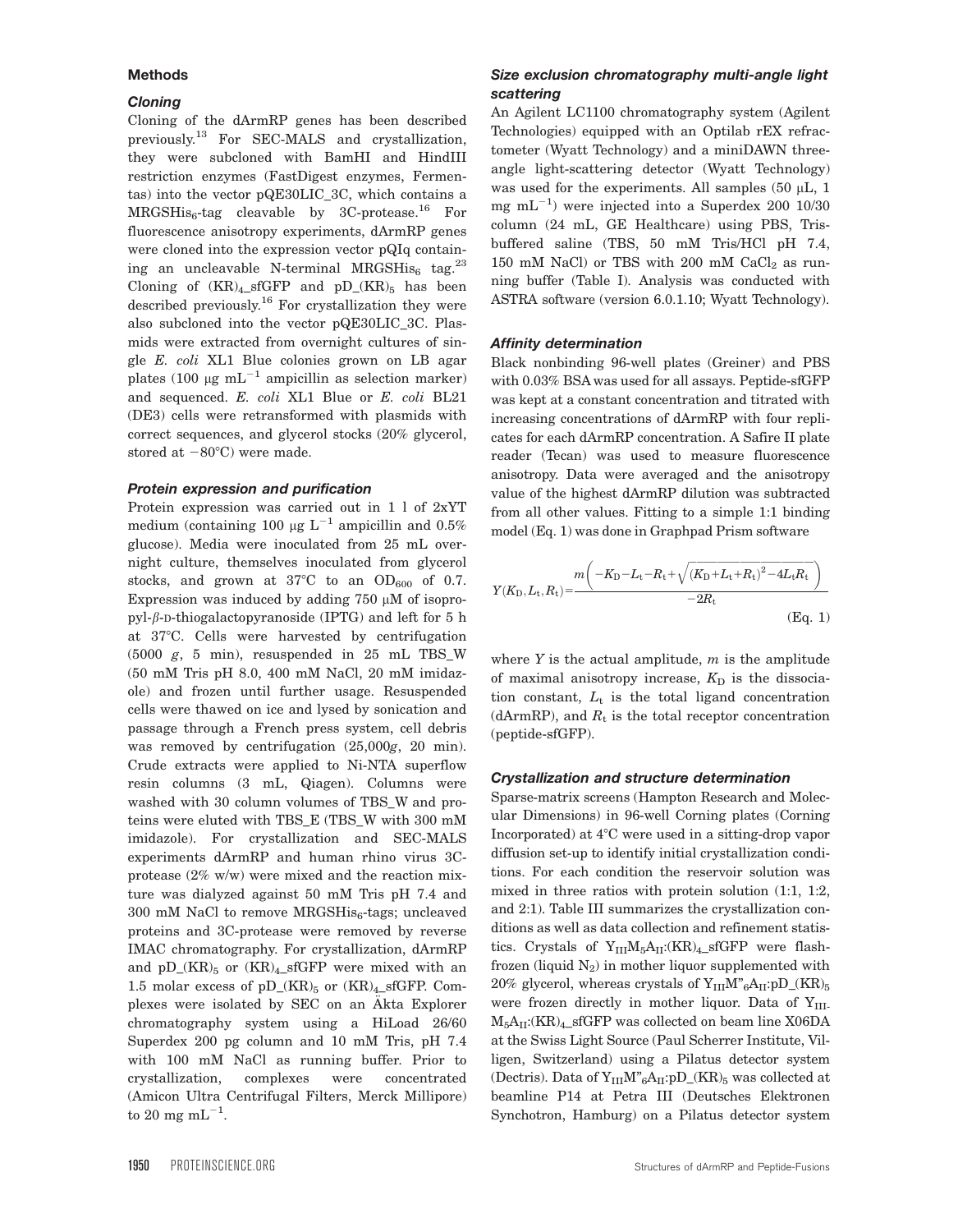(Dectris). Data were processed using programs XDS, XSCALE and XDSCONV.24

PHASER<sup>25</sup> was used for molecular replacement to obtain initial phases. Search models for  $Y_{III}M_5A_{II}:(KR)_{4-}sfGFP$  were poly-alanine-models based on PDB IDs 5AEI (dArmRP, chain A) and 1GFL (GFP, chain A). For  $Y_{III}M''_{6}A_{II}$ :pD\_(KR)<sub>5</sub> a model based on structure 5AEI but with six internal repeats was used as search model for dArmRPs. This allowed us to obtain initial phases and subsequent manual placement of PDB-ID:  $1TCZ^{18}$  into the additional density. Refinement was done using programs REFMAC5,<sup>26,27</sup> BUSTER,<sup>28</sup> and Phenix-Refine,<sup>29,30</sup> followed by model building in COOT.<sup>31,32</sup> Five percent of data were used to calculate the  $R_{\text{free}}$  value.

#### Acknowledgments

The authors express their gratitude to Céline Stutz-Ducommun and Beat Blattmann from the UZH Protein Crystallization Center for help with crystallization experiments and the staff from beamlines X06DA at the Swiss Light Source (Paul Scherrer Institut, Würenlingen, Switzerland) and P14 at Petra III (Deutsches Elektronen Synchotron, Hamburg, Germany) for technical support.

#### **References**

- 1. Peifer M, Berg S, Reynolds AB (1994) A repeating amino-acid motif shared by proteins with diverse cellular roles. Cell 76:789–791.
- 2. Huber AH, Nelson WJ, Weis WI (1997) Three-dimensional structure of the armadillo repeat region of betacatenin. Cell 90:871–882.
- 3. Conti E, Uy M, Leighton L, Blobel G, Kuriyan J (1998) Crystallographic analysis of the recognition of a nuclear localization signal by the nuclear import factor karyopherin alpha. Cell 94:193–204.
- 4. Daniels DL, Spink KE, Weis WI (2001) beta-catenin: molecular plasticity and drug design. Trends Biochem Sci 26:672–678.
- 5. Conti E, Kuriyan J (2000) Crystallographic analysis of the specific yet versatile recognition of distinct nuclear localization signals by karyopherin alpha. Structure 8: 329–338.
- 6. Fontes MRM, Teh T, Jans D, Brinkworth RI, Kobe B (2003) Structural basis for the specificity of bipartite nuclear localization sequence binding by importinalpha. J Biol Chem 278:27981–27987.
- 7. Kobe B (1999) Autoinhibition by an internal nuclear localization signal revealed by the crystal structure of mammalian importin alpha. Nat Struct Biol 6:388–397.
- 8. Marfori M, Mynott A, Ellis JJ, Mehdi AM, Saunders NF, Curmi PM, Forwood JK, Boden M, Kobe B (2011) Molecular basis for specificity of nuclear import and prediction of nuclear localization. Biochim Biophys Acta 1813:1562–1577.
- 9. Kosugi S, Hasebe M, Matsumura N, Takashima H, Miyamoto-Sato E, Tomita M, Yanagawa H (2009) Six classes of nuclear localization signals specific to different binding grooves of importin alpha. J Biol Chem 284:478–485.
- 10. Takeda AAS, de Barros AC, Chang CW, Kobe B, Fontes MRM (2011) Structural basis of importin-alpha-

mediated nuclear transport for Ku70 and Ku80. J Mol Biol 412:226–234.

- 11. Parmeggiani F, Pellarin R, Larsen AP, Varadamsetty G, Stumpp MT, Zerbe O, Caflisch A, Plückthun A (2008) Designed armadillo repeat proteins as general peptide-binding scaffolds: consensus design and computational optimization of the hydrophobic core. J Mol Biol 376:1282–1304.
- 12. Alfarano P, Varadamsetty G, Ewald C, Parmeggiani F, Pellarin R, Zerbe O, Plückthun A, Caflisch A (2012) Optimization of designed armadillo repeat proteins by molecular dynamics simulations and NMR spectroscopy. Protein Sci 21:1298–1314.
- 13. Madhurantakam C, Varadamsetty G, Grütter MG, Plückthun A, Mittl PR (2012) Structure-based optimization of designed Armadillo-repeat proteins. Protein Sci 21:1015–1028.
- 14. Reichen C, Hansen S, Plückthun A (2014) Modular peptide binding: from a comparison of natural binders to designed armadillo repeat proteins. J Struct Biol 185:147–162.
- 15. Reichen C, Madhurantakam C, Plückthun A, Mittl PRE (2014) Crystal structures of designed armadillo repeat proteins: implications of construct design and crystallization conditions on overall structure. Protein Sci 23:1572–1583.
- 16. Hansen S, Tremmel D, Madhurantakam C, Reichen C, Mittl PR, Plückthun A (2016) Structure and energetic contributions of a designed modular peptide-binding protein with picomolar affinity. J Am Chem Soc 138: 3526–3532.
- 17. Pedelacq JD, Cabantous S, Tran T, Terwilliger TC, Waldo GS (2006) Engineering and characterization of a superfolder green fluorescent protein. Nat Biotechnol 24:79–88.
- 18. Chang CS, Plückthun A, Wlodawer A (2004) Crystal structure of a truncated version of the phage lambda protein gpD. Proteins 57:866–868.
- 19. Yang F, Forrer P, Dauter Z, Conway JF, Cheng NQ, Cerritelli ME, Steven AC, Plückthun A, Wlodawer A (2000) Novel fold and capsid-binding properties of the lambda-phage display platform protein gpD. Nat Struct Biol 7:230–237.
- 20. Reichen C, Madhurantakam C, Hansen S, Grütter MG, Plückthun A, Mittl PRE (2016) Structures of designed armadillo-repeat proteins show propagation of interrepeat interface effects. Acta Cryst D72:168–175.
- 21. Krissinel E (2010) Crystal contacts as nature's docking solutions. J Comput Chem 31:133–143.
- 22. Sondergaard CR, Garrett AE, Carstensen T, Pollastri G, Nielsen JE (2009) Structural artifacts in proteinligand X-ray structures: implications for the development of docking scoring functions. J Med Chem 52: 5673–5684.
- 23. Simon M, Zangemeister-Wittke U, Plückthun A (2012) Facile double-functionalization of designed ankyrin repeat proteins using click and thiol chemistries. Bioconjugate Chem 23:279–286.
- 24. Kabsch W (2010) XDS. Acta Cryst D66:125–132.
- 25. McCoy AJ, Grosse-Kunstleve RW, Adams PD, Winn MD, Storoni LC, Read RJ (2007) Phaser crystallographic software. J Appl Cryst 40:658–674.
- 26. Murshudov GN, Vagin AA, Lebedev A, Wilson KS, Dodson EJ (1999) Efficient anisotropic refinement of macromolecular structures using FFT. Acta Cryst D55: 247–255.
- 27. Murshudov GN, Skubak P, Lebedev AA, Pannu NS, Steiner RA, Nicholls RA, Winn MD, Long F, Vagin AA